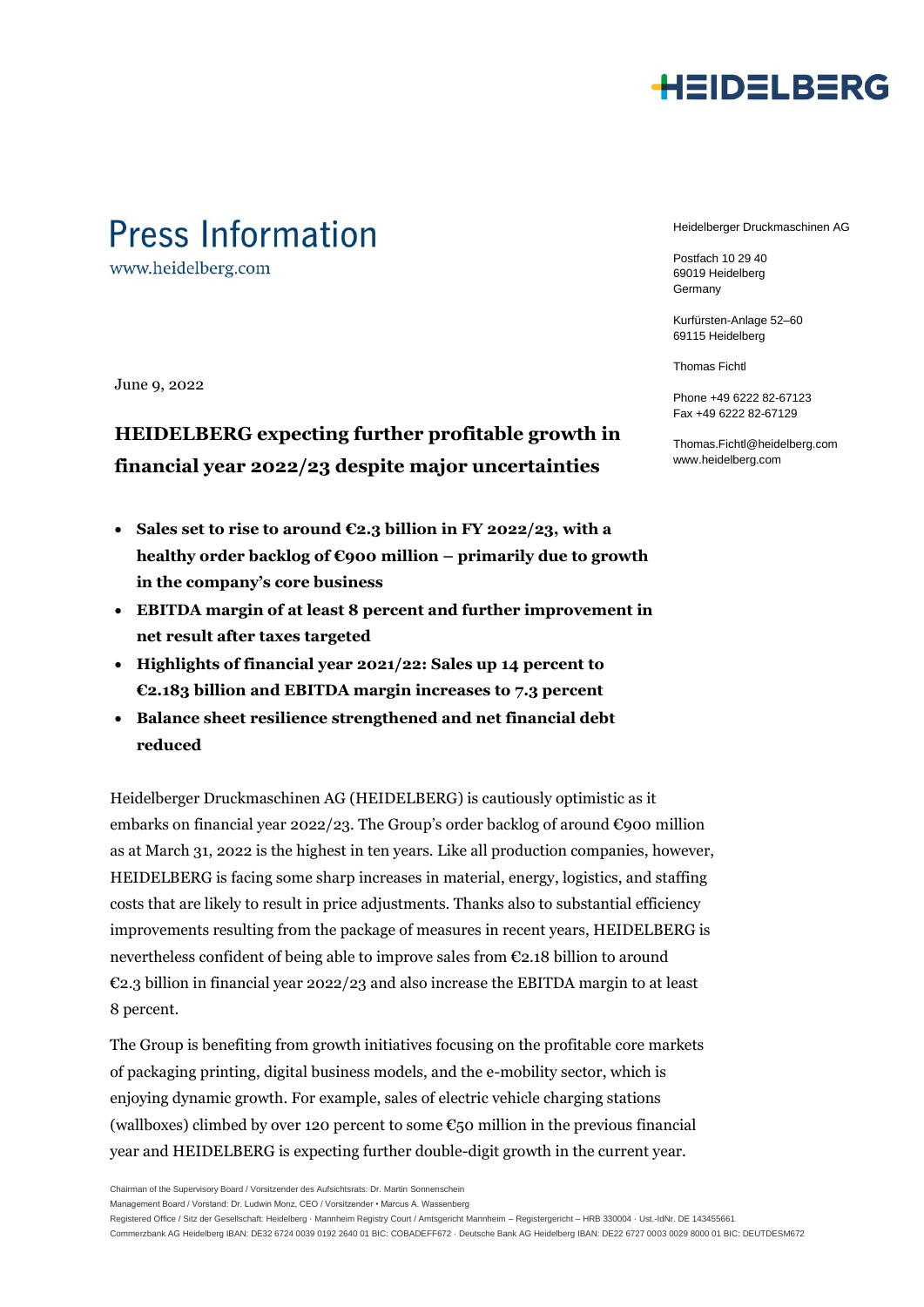### HEIDELBERG

## **Press Information**

"Over the past financial year, HEIDELBERG has further strengthened its resilience by significantly improving its sales and results. Financially speaking, the Group is in a better position than for quite some time. In financial year 2022/23, too, we are looking to benefit from this, from the successful growth initiatives focusing on the core markets and our digital business models, and also from our e-mobility success story. That makes us optimistic about being able to counteract the very challenging circumstances, including the huge price increases. We will be keeping a very close eye on the markets so that we can take any necessary countermeasures. As things stand at present, though, we are expecting further growth in sales to around  $E2.3$  billion and – primarily as a result of operational improvements – an increase in the EBITDA margin to at least 8 percent," says HEIDELBERG CEO, Dr. Ludwin Monz.

#### **Realignment of HEIDELBERG bearing fruit**

In financial year 2021/22 (April 1, 2021, to March 31, 2022), HEIDELBERG benefited from the Group's successful realignment over the previous two years. **Sales** rose by 14 percent to  $\mathcal{C}_2$ .183 billion, which met the target of at least  $\mathcal{C}_2$ .1 billion. Significant growth was achieved in both commercial and packaging printing, with increasing demand for virtually all products and in all regions. Customer investments in new equipment were the main driving force in this regard. **Incoming orders** increased by more than  $\epsilon$ 450 million to  $\epsilon$ 2.454 billion, which reflected this improved investment climate. The **order backlog** reached a level of around €900 million (previous year: €636 million).

HEIDELBERG saw the successful development of its **electromobility** business continue. In the Technology Solutions segment, the high demand for private electric vehicle charging stations (wallboxes) drove an increase in sales from €22 million to some  $\epsilon$ <sub>50</sub> million. Despite high investments in growth, the operating margin improved considerably, climbing from 0 to 7.8 percent. With around 130,000 units sold, HEIDELBERG is one of the market leaders in Germany.

Thanks to the significant growth in Group sales and greatly improved cost-efficiency, **EBITDA** increased to  $\mathfrak{C}$ 160 million (previous year:  $\mathfrak{C}$ 95 million). Besides operational improvements, non-recurring asset management effects – in particular income from the sale of docufy (around €22 million) and a property in the United Kingdom (roughly  $E_2$ 6 million) – also made a positive contribution to this figure. Write-downs associated with the economic sanctions against Russia in the fourth quarter had the opposite effect.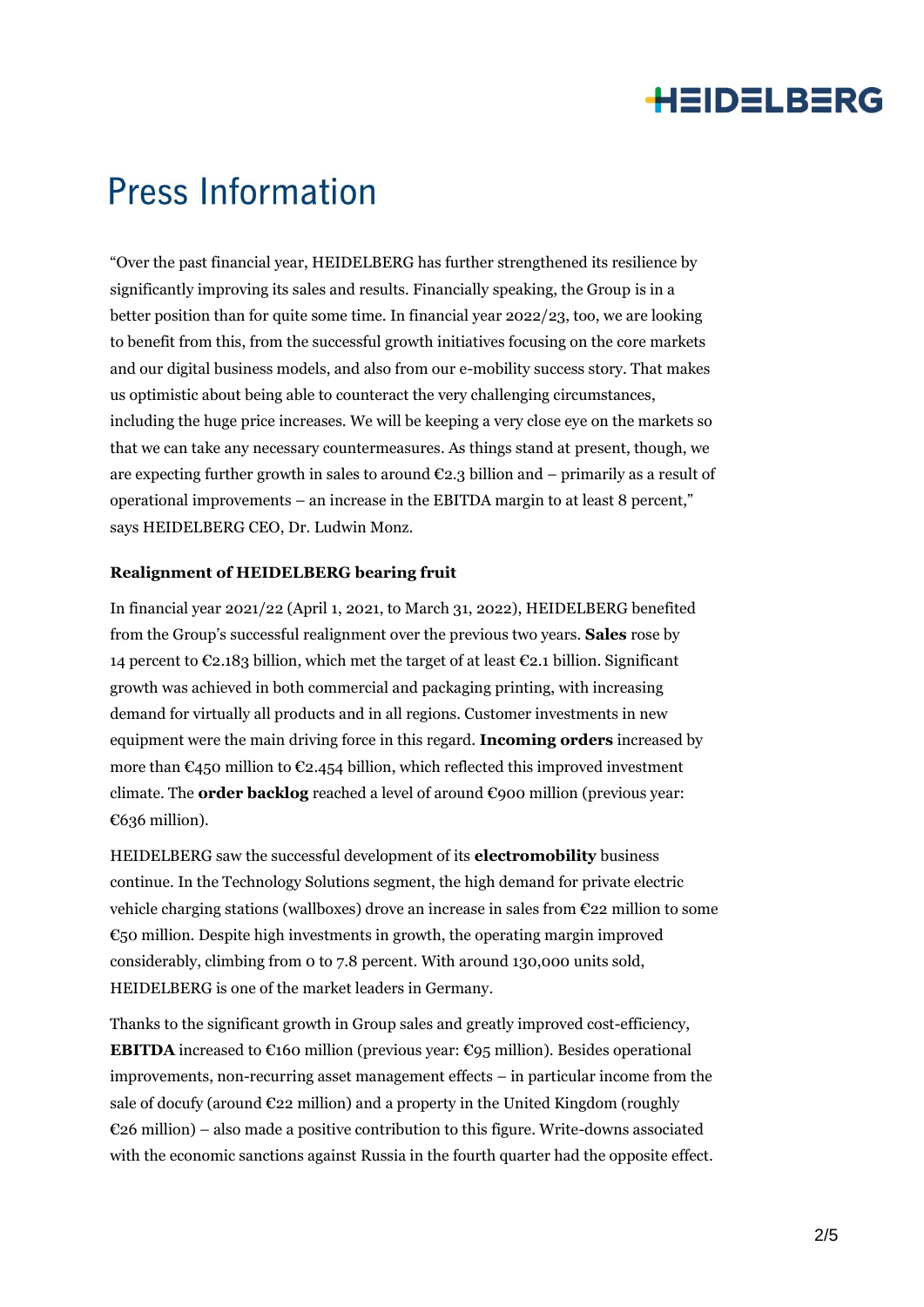### **HEIDELBERG**

## **Press Information**

Corrected for non-recurring expenditure and income from the previous year, the operational improvement that serves as a basis for EBITDA was over €100 million. The **EBITDA margin** based on sales reached a level of 7.3 percent (previous year: 5.0 percent). Thanks also to the financial result, which improved by  $\mathfrak{C}11$  million to €–30 million, the **net result after taxes** increased from €–43 million to €33 million.

### **Balance sheet quality and free cash flow improve by over €100 million on an operational level**

Mainly due to the significant reduction in net working capital and to income from the sale of assets during the reporting period, the **free cash flow** rose from  $\mathfrak{C}_4$ 0 million in the previous year to €88 million. Thanks to the successful repayment of loans, borrowings, and a convertible bond, the **net financial debt** once again fell considerably, from  $\mathfrak{C}67$  million to  $\mathfrak{C}-11$  million. Leverage decreased from 0.7 to  $-0.1$ . HEIDELBERG also made clear progress with its equity ratio. This increased to 11.1 percent, compared with 5.1 percent for the previous twelve months.

"Our efforts to improve our cash flow and balance sheet quality are also bearing fruit. Going forward, the focus will remain on achieving a positive free cash flow and further strengthening our financial situation so as to make HEIDELBERG even more resilient," adds the company's CFO, Marcus A. Wassenberg.

#### **Confidence for FY 2022/23 despite major global uncertainties**

Despite major global uncertainties due to the conflict in Ukraine and pandemic-related lockdowns in China, the prospects of HEIDELBERG once again enjoying profitable growth in financial year 2022/23 are good. Assuming there is no further drop-off in demand or worsening of the supply chain situation, sales are set to increase to around €2.3 billion (FY 2021/22: €2.183 billion). Besides the predicted volume and margin improvements, the company is also looking to boost profitability thanks to the sustained reduction of structural costs resulting from the ongoing transformation program. On the other hand, non-recurring income is forecast to be far lower than the figure of some €48 million that was recorded in the previous financial year. Further sharp rises in energy and raw material prices, higher staffing costs, and price increases associated with shortages and availability problems for certain products are also expected. Despite these negative factors, the company is predicting a further improvement in the EBITDA margin to a level of at least 8 percent in financial year 2022/23 (FY 2021/22: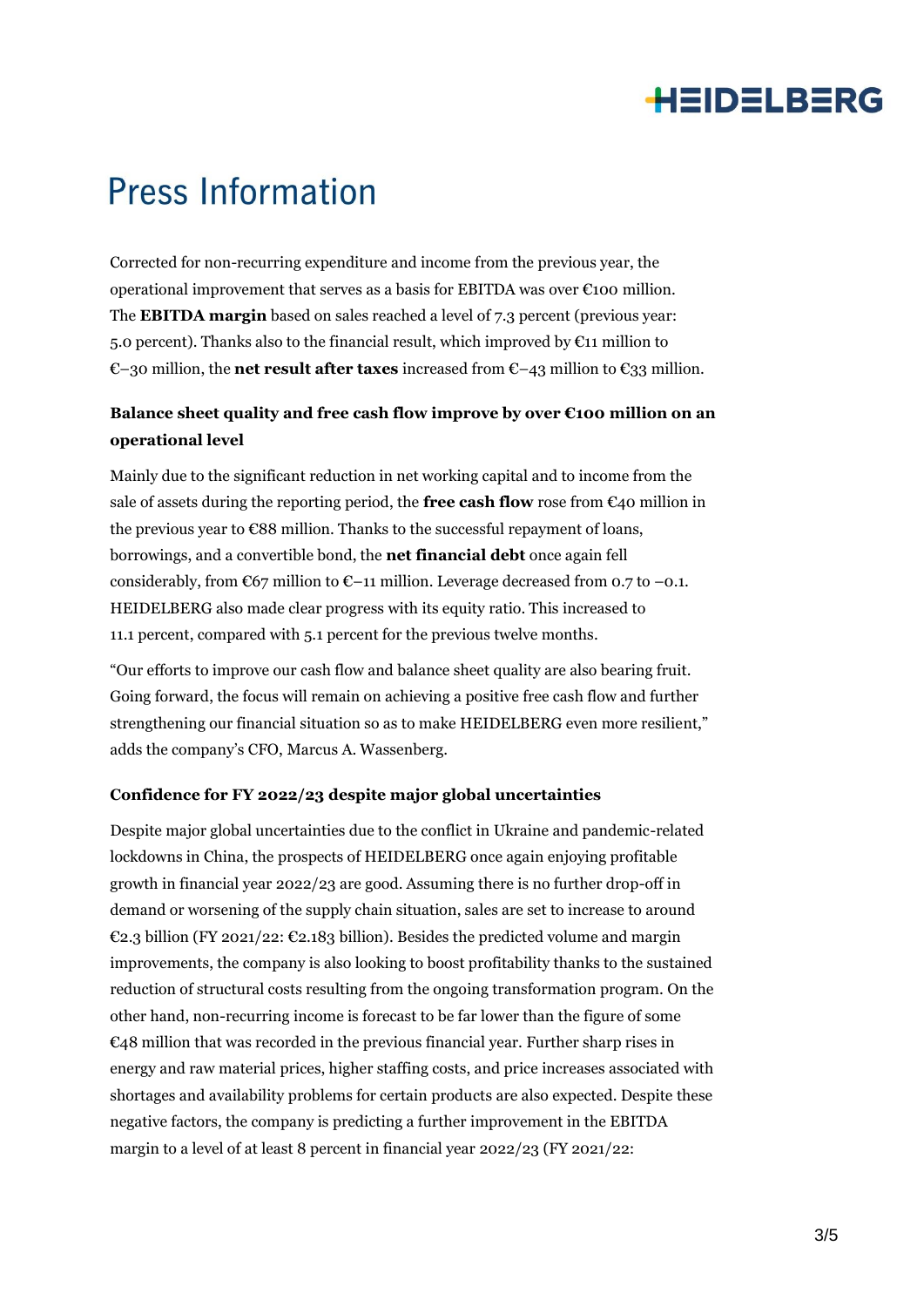### **HEIDELBERG**

## **Press Information**

7.3 percent). The net result after taxes is also set to increase at least slightly compared with financial year  $2021/22$  ( $\epsilon$ 33 million).

The financial statements and Annual Report for financial year 2021/22, image material, and additional information about the company are available in the Investor Relations and Press Lounge of Heidelberger Druckmaschinen AG at www.heidelberg.com.

#### **Heidelberg IR also on Twitter:**

Link to the IR Twitter channel: https://twitter.com/Heidelberg\_IR On Twitter under the name: @Heidelberg\_IR

#### **Further information:**

#### **Corporate Communications**

Thomas Fichtl Phone: +49 6222 82-67123 Fax: +49 6222 82-67129 E-mail: Thomas.Fichtl@heidelberg.com

#### **Investor Relations**

Maximilian Beyer Phone: +49 6222 82-67120 Fax: +49 6222 82-99 67120 E-mail: maximilian.beyer@heidelberg.com

#### **Important note:**

This press release contains forward-looking statements based on assumptions and estimations by the Management Board of Heidelberger Druckmaschinen Aktiengesellschaft. Even though the Management Board is of the opinion that those assumptions and estimations are realistic, the actual future development and results may deviate substantially from these forward-looking statements due to various factors, such as changes in the macro-economic situation, in the exchange rates, in the interest rates, and in the print media industry. Heidelberger Druckmaschinen Aktiengesellschaft gives no warranty and does not assume liability for any damages in case the future development and the projected results do not correspond with the forward-looking statements contained in this press release.